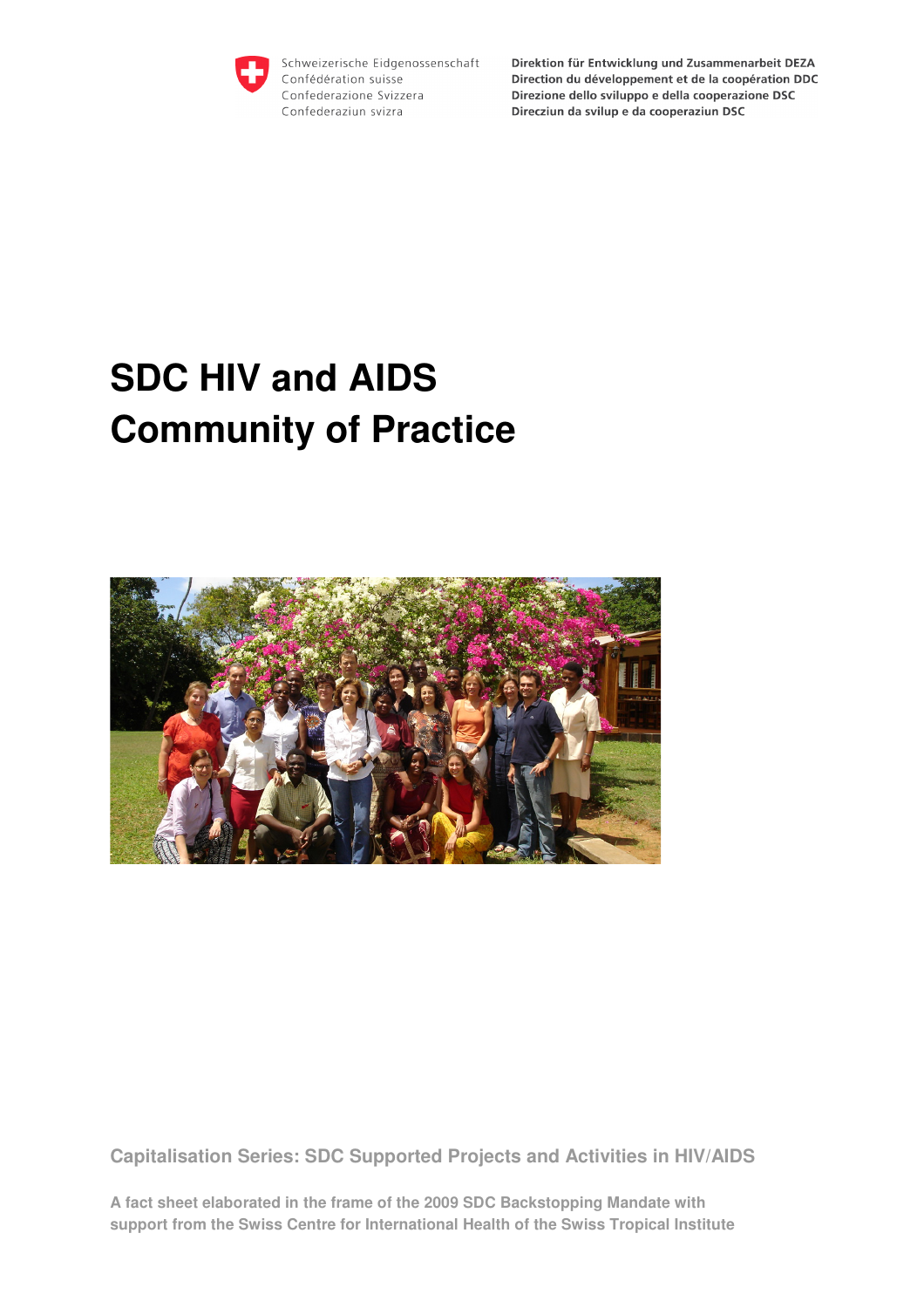#### **Introduction**

A Community of Practice (CoP) is a group of committed people who come together to share and learn from one another, either face-to-face, or virtually, through the dedicated CoP internet platform.

# **Objectives**

- Support and help shape the institutional implementation of SDC policies, strategies and guidelines regarding HIV and AIDS
- Foster the exchange of information and practices between members in response to HIV and AIDS, with a particular focus upon mainstreaming

# **Project Description**

The AIDS epidemic remains a global crisis with impacts that will be felt for decades to come. SDC has sought to mainstream an appropriate response across its country offices around the world engaged in development assistance and humanitarian aid. In 2001 a CoP was launched in response to SDC HIV and AIDS focal persons' concerns about the new and challenging task lying ahead and to facilitate the provision of mutual support. Those involved in the CoP share a genuine interest in the theme of HIV and AIDS, as well as in each other's practices. Participation is voluntary and the interaction informal. Members are staff of the SDC and its implementing agencies, stationed either in Switzerland, Cooperation Offices, or projects in partner countries. From an initial cluster in southern Africa, membership has grown spontaneously across the organisation and by early 2009 the CoP had 80 members. This includes SDC HIV/AIDS country representatives from regions including Asia and francophone countries in Africa, as well as members of partner organisations such as NGOs.

The CoP's main instruments include moderated e-discussions (with countryfocused inputs moderated by peers, and thematic inputs led by moderators), periodic regional workshops with field visits as well as general advice seeking, information sharing and circulation of documents.

## **Outcomes and Achievements**

- Growing network of active members involved in mainstreaming HIV and AIDS, with increasing participation and ownership of its members
- Toolkit on mainstreaming HIV and AIDS, considered to be best practice at the international level (UNAIDS, GTZ, WB, WHO, UNDP, etc.)
- Various Cooperation Offices and implementing agencies have organised workshops on mainstreaming HIV and AIDS and implemented action plans

Communities of Practice are internationally valued for the important role they play in sharing and managing institutional knowledge. One CoP member reflected, "I came to realise that the challenges that I am facing in mainstreaming are not only being experienced in my Cooperation Office alone, but also in others. Through the